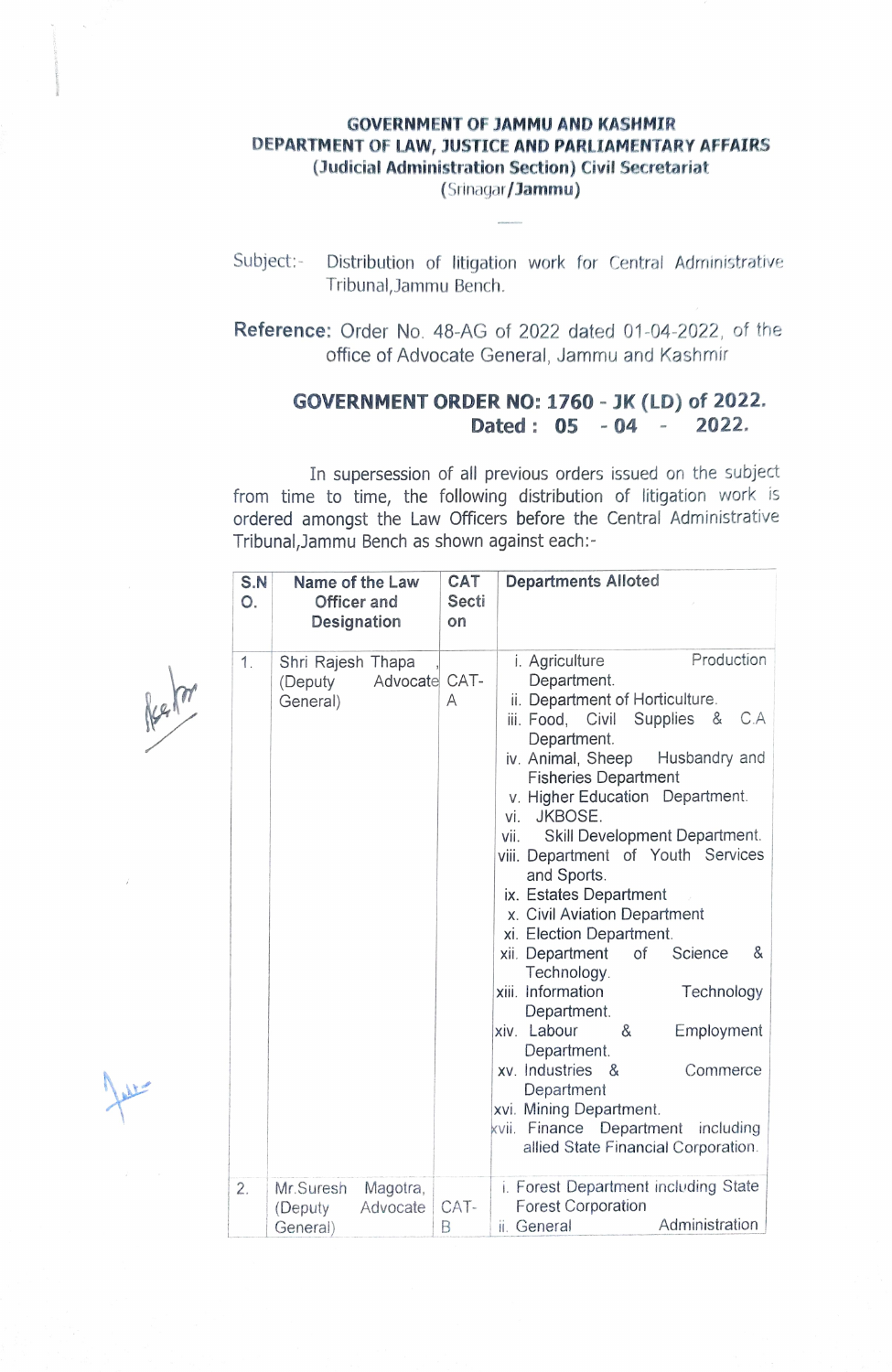|    |                      |      | P.A.                                         |
|----|----------------------|------|----------------------------------------------|
|    |                      |      | iv. ARI & Trainings Department.              |
|    |                      |      | v. School Education Department.              |
|    |                      |      | vi. Health<br>Medical Education<br>and       |
|    |                      |      | Department                                   |
|    |                      |      | Home Department including Anti<br>MIL.       |
|    |                      |      | Corruption Bureau.                           |
| 3. | Mr. Hunar Gupta,     |      | &<br>Urban<br>Housing<br>Dev.<br>Ì.          |
|    | (Deputy)<br>Advocate | CAT- | Department including, Housing                |
|    | General)             | C    | Board/JMC/JDA/                               |
|    |                      |      | <b>PDD</b><br>including<br>ii.<br>Department |
|    |                      |      | Allied Corporations.                         |
|    |                      |      | PWD(R&B)<br>including<br>iii.                |
|    |                      |      | PMGSY/ERA/JKPCC/Cable car                    |
|    |                      |      | Corporation.                                 |
|    |                      |      | Jal Shakti department<br>iv.                 |
|    |                      |      | Revenue Department including<br>V.           |
|    |                      |      | Custodian, Hajj & Augaf.                     |
|    |                      |      | Relief<br>Disaster Management,<br>vi.        |
|    |                      |      | and<br>Rehabilitation                        |
|    |                      |      | Reconstruction Department.                   |
|    |                      |      | Rural Development Department /<br>vii.       |
|    |                      |      | Cooperative Department.<br>viii.             |
|    |                      |      | Planning Dev and Monitoring<br>ix.           |
|    |                      |      | Department.                                  |
|    |                      |      | Social Welfare Department.<br>Х.             |
|    |                      |      | Tourism Department including<br>xi.          |
|    |                      |      | JKTDC.                                       |
|    |                      |      | Culture<br>хii.                              |
|    |                      |      | <b>Tribal Affairs</b><br>xiii.               |
|    |                      |      | Information and Public Relations<br>xiv.     |
|    |                      |      | Department                                   |
|    |                      |      | <b>Transport Department.</b><br>XV.          |
|    |                      |      |                                              |

Nechn'

The aforesaid allocation is subject to the satisfactory performance of the Law Officers which shall be reviewed periodically.

This is temporary arrangement and is subject to further modification as when required.

By order of the Government of Jammu and Kashmir.

Sd/ (Achal Sethi) Secretary to Government

Department, incuding BOPEE,

ii. Departrnent of Law,Justice and

IMPA & JKSSRB

## Dated: -04- 2022.

NO: LAW-Jud/153/2021-10 Copy to the:

- 1. Learned Advocate General, J&K Jammu.
- 2. Principal Secretary to the Hon'ble Governor
- 3. All Administrative Departments.